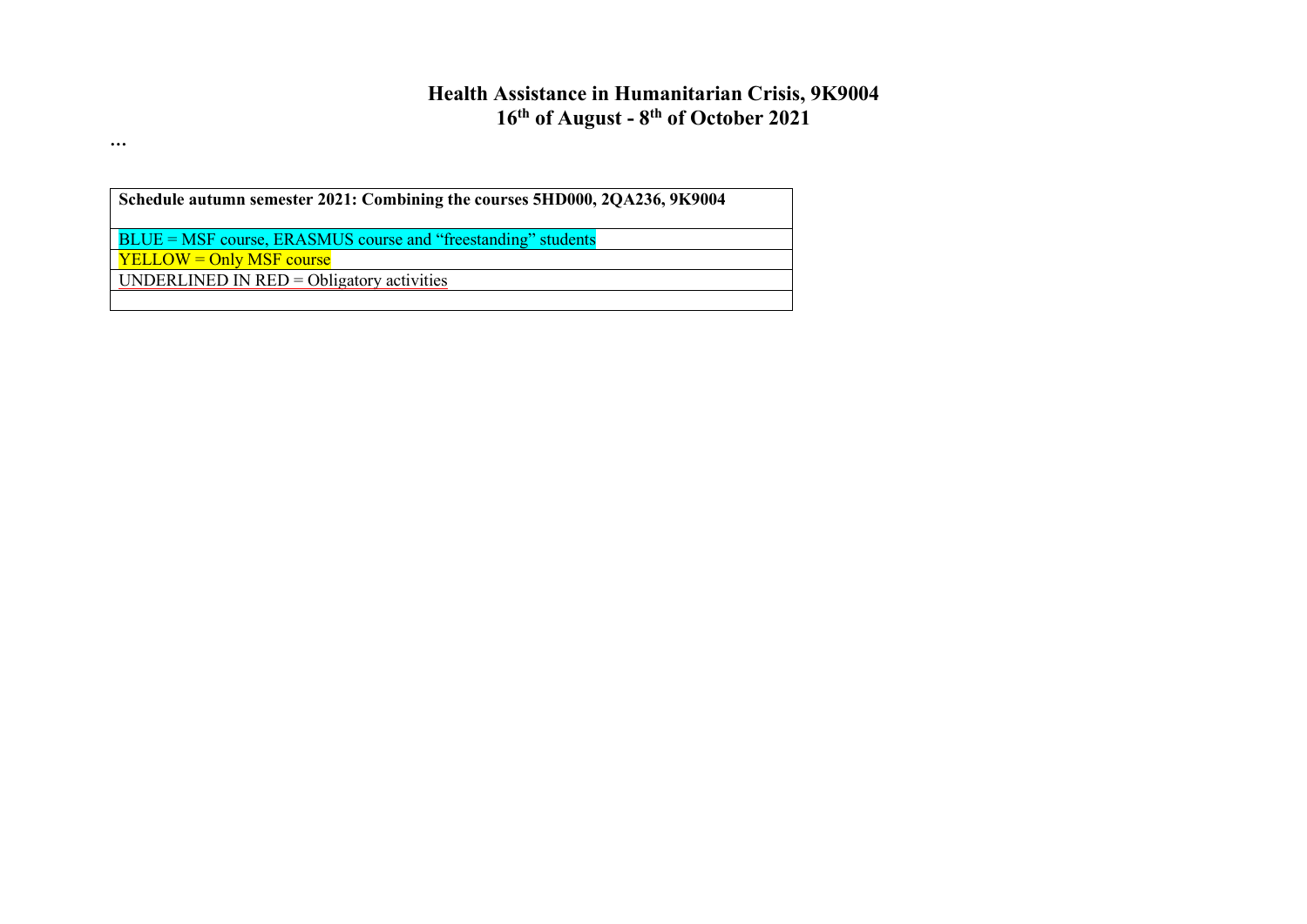#### **Week 1: Distance Learning**

**…**

Welcome, Global Health and Health Systems *(Video lectures, reading and writing assignments)*

|                 | Monday 16/08                                                                                                                                                                                                                                     | Tuesday 17/08                                                                                                                                      | Wednesday 18/08 | Thursday 19/08 | <b>Friday 20/08</b> |
|-----------------|--------------------------------------------------------------------------------------------------------------------------------------------------------------------------------------------------------------------------------------------------|----------------------------------------------------------------------------------------------------------------------------------------------------|-----------------|----------------|---------------------|
| 09:00           | <b>Webinar - Rollcall &amp; Course</b><br>introduction*<br>Johan von Schreeb (JvS),<br>Hannah von Reding (HvR)<br>$08:00 - 09:00$<br>Zoom<br>* Learning objectives,<br>Schedule, go through expected<br>reading for the first two weeks,<br>etc. |                                                                                                                                                    |                 |                |                     |
| 10:00           |                                                                                                                                                                                                                                                  |                                                                                                                                                    |                 |                |                     |
| 11:00           |                                                                                                                                                                                                                                                  |                                                                                                                                                    |                 |                |                     |
| $12:00 - 13:00$ |                                                                                                                                                                                                                                                  |                                                                                                                                                    | Lunch           |                |                     |
| 13:00           |                                                                                                                                                                                                                                                  |                                                                                                                                                    |                 |                |                     |
| 14:00           |                                                                                                                                                                                                                                                  |                                                                                                                                                    |                 |                |                     |
| 15:00           |                                                                                                                                                                                                                                                  |                                                                                                                                                    |                 |                |                     |
| 16:00           |                                                                                                                                                                                                                                                  | <b>Webinar - Nieves Amat</b><br><b>Camacho is available and will</b><br>introduce assignment 1 and<br>answer questions.<br>$16:00 - 17:00$<br>Zoom |                 |                |                     |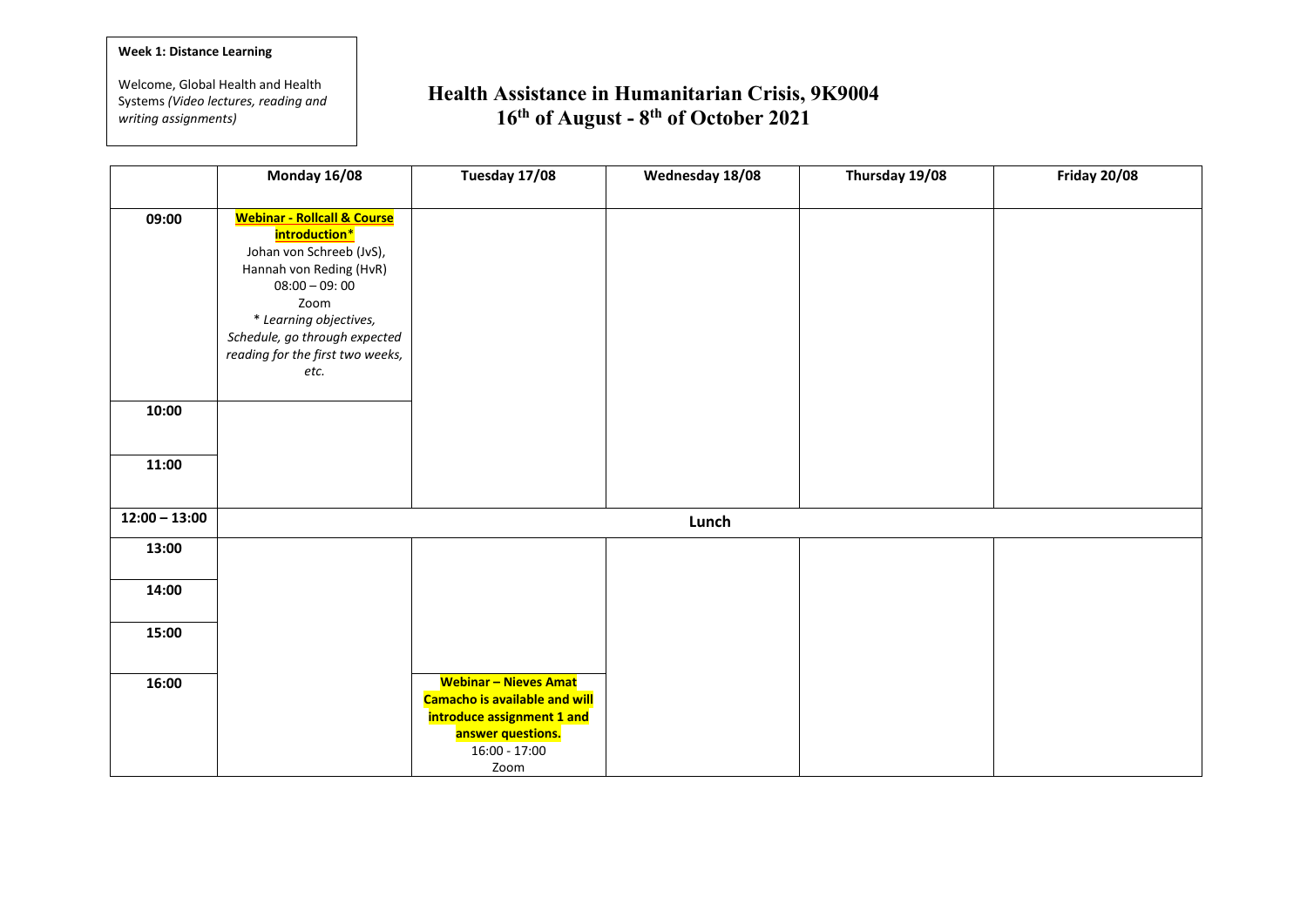## **Week 2: Distance Learning**

**…** *assignment 1).*Humanitarian principles and actors in the humanitarian field *(Video lectures, reading and writing* 

|                 | Monday 23/08                             | Tuesday 24/08 | Wednesday 25/08 | Thursday 26/08 | <b>Friday 27/08</b>                                       |
|-----------------|------------------------------------------|---------------|-----------------|----------------|-----------------------------------------------------------|
| 09:00           |                                          |               |                 |                |                                                           |
|                 |                                          |               |                 |                |                                                           |
| 10:00           |                                          |               |                 |                |                                                           |
|                 |                                          |               |                 |                |                                                           |
| 11:00           |                                          |               |                 |                |                                                           |
|                 |                                          |               |                 |                |                                                           |
| $12:00 - 13:00$ |                                          |               | Lunch           |                |                                                           |
| 13:00           |                                          |               |                 |                | Deadline to hand in assignment<br>$\overline{\mathbf{1}}$ |
|                 |                                          |               |                 |                |                                                           |
| 14:00           |                                          |               |                 |                |                                                           |
|                 |                                          |               |                 |                |                                                           |
| 15:00           |                                          |               |                 |                |                                                           |
|                 |                                          |               |                 |                |                                                           |
| 16:00           | Nieves A. Camacho is available           |               |                 |                |                                                           |
|                 | to answer questions about<br>assignments |               |                 |                |                                                           |
|                 | $16:00 - 17:00$                          |               |                 |                |                                                           |
|                 | Zoom                                     |               |                 |                |                                                           |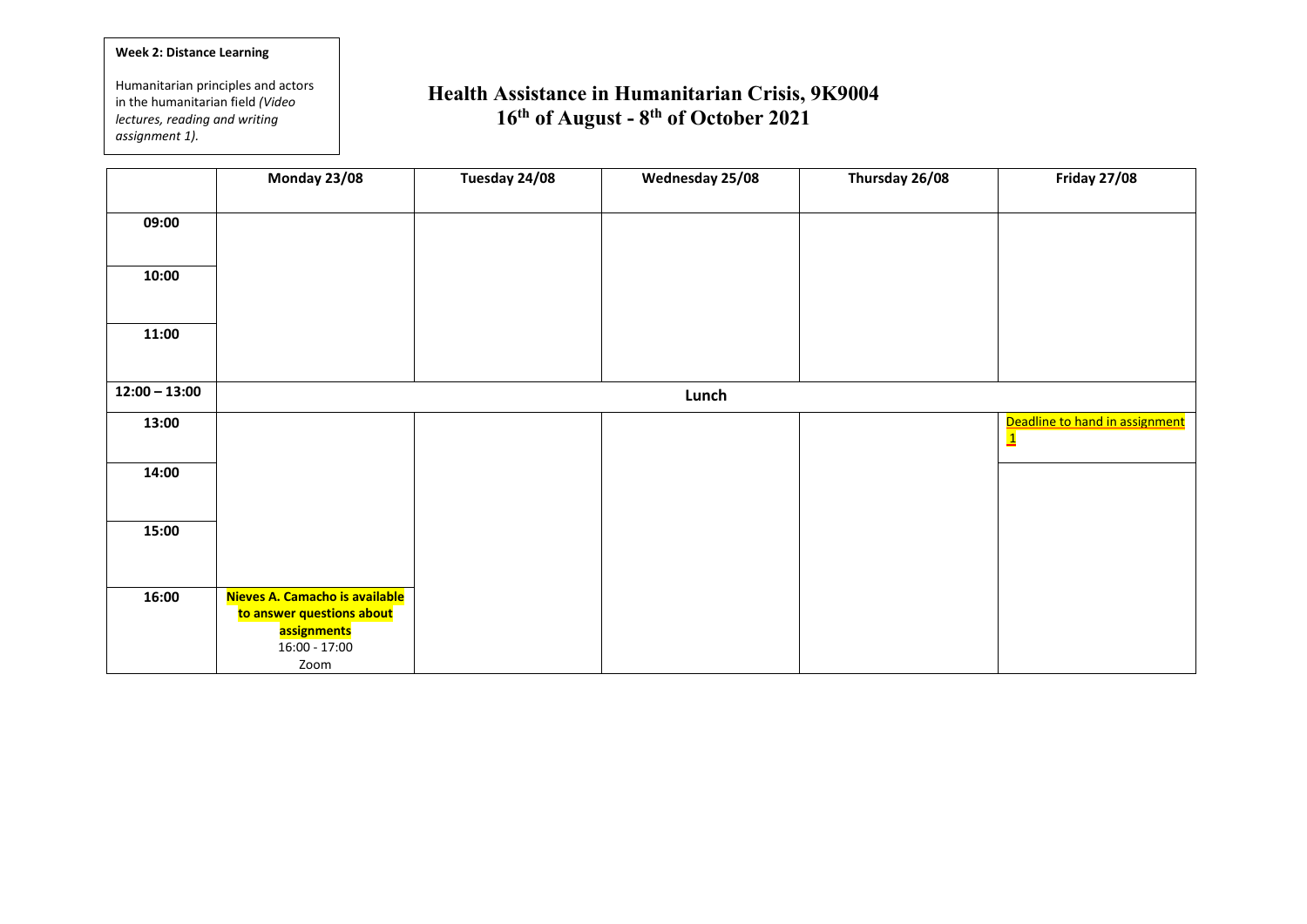#### **Week 3: On campus**

**…** assessment and response.Meeting the other students & follow-up from assignment 1 & Outline for needs

|                 | Monday 30/08 | Tuesday 31/08                                                                                          | Wednesday 01/09                                                                                                                         | Thursday 02/09 | <b>Friday 03/09</b> |
|-----------------|--------------|--------------------------------------------------------------------------------------------------------|-----------------------------------------------------------------------------------------------------------------------------------------|----------------|---------------------|
| 09:00<br>10:00  |              | <b>Course introduction</b><br>JvS & HvR<br>$09:00 - 11:00$<br>Wangari<br><b>Student's introduction</b> | <b>Organisation of disaster</b><br>response and<br>public health priorities (needs<br>assessments, priorities and<br>evaluation)<br>JvS |                |                     |
| 11:00           |              | <b>Walk around campus</b><br><b>HvR</b><br>$11:00 - 12:00$                                             | 09:00-12:00<br>Wangari                                                                                                                  |                |                     |
| $12:00 - 13:00$ |              |                                                                                                        | Lunch                                                                                                                                   |                |                     |
| 13:00<br>14:00  |              | <b>Components of a disaster</b><br>JvS<br>13:00 - 15:30<br>Wangari                                     | Who is who in the<br>humanitarian system?<br><b>Exercise: sphere standards and</b><br>humanitarian actors<br>JvS<br>13:00 - 16:00       |                |                     |
| 15:00           |              | <b>Seminar: Assignment 1</b><br>Nieves Camacho<br>$15.30 - 17.00$                                      | Wangari                                                                                                                                 |                |                     |
| 16:00           |              | Online                                                                                                 | <b>Introduction to assignment 2</b><br>16:00 - 16:30<br>Nieves Camacho<br>Online                                                        |                |                     |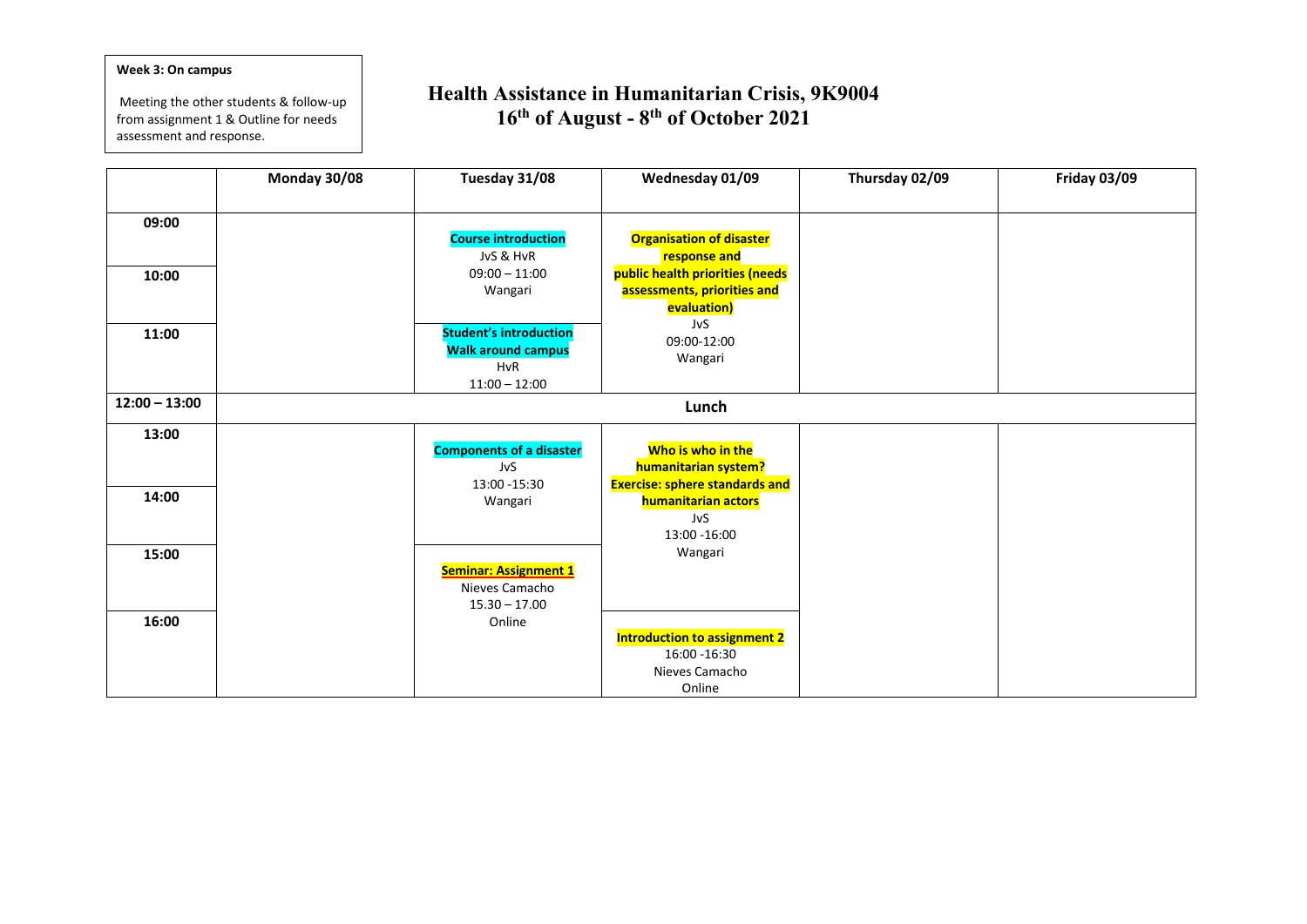#### **Week 4: On campus**

**…** module.Trauma, mass casualty, community health and health promotion and startup of communicable disease

|                         | Monday 06/09                                                                       | Tuesday 07/09                                                                                                                                                            | Wednesday 08/09                                                                                                                                        | Thursday 09/09 | <b>Friday 10/09</b>                                                                 |  |
|-------------------------|------------------------------------------------------------------------------------|--------------------------------------------------------------------------------------------------------------------------------------------------------------------------|--------------------------------------------------------------------------------------------------------------------------------------------------------|----------------|-------------------------------------------------------------------------------------|--|
| 09:00<br>10:00<br>11:00 | <b>Climate change and health</b><br><b>Dell Saulnier</b><br>09:00 -12:00<br>Online | <b>Malaria &amp; Diarrheal diseases</b><br>Elin Folkesson<br>09:00 -12:00<br>Online                                                                                      | <b>Surgery and trauma, mass</b><br>casualties in disasters<br>JvS, Andreas Älgå and Louis<br>Riddez, Henrik Jörnwall<br>09:00 -12.00<br>Södersjukhuset |                | <b>Epidemiology in disasters</b><br>Hani Khalifa<br>09:00 -12:00<br>Amartya         |  |
| $12:00 - 13:00$         | Lunch                                                                              |                                                                                                                                                                          |                                                                                                                                                        |                |                                                                                     |  |
| 13:00<br>14:00<br>15:00 | <b>Community health</b><br>Maartje Hoetjes<br>13:00 - 16:00<br>Wretlindsalen       | 1) Communicable diseases:<br><b>Global threats</b><br>2) TB from a Global health<br>and clinical perspective<br><b>Fredrik Ruecker</b><br>13:00 - 16:00<br>Wretlindsalen | <b>Triage exercises and</b><br>discussions<br>JvS, AÄ, LR, HJ<br>13:00 -16:00<br>Södersjukhuset                                                        |                | <b>Acute respiratory infections</b><br>Niclas Johansson<br>13:00 - 16:00<br>Amartya |  |
| 16:00                   |                                                                                    |                                                                                                                                                                          |                                                                                                                                                        |                |                                                                                     |  |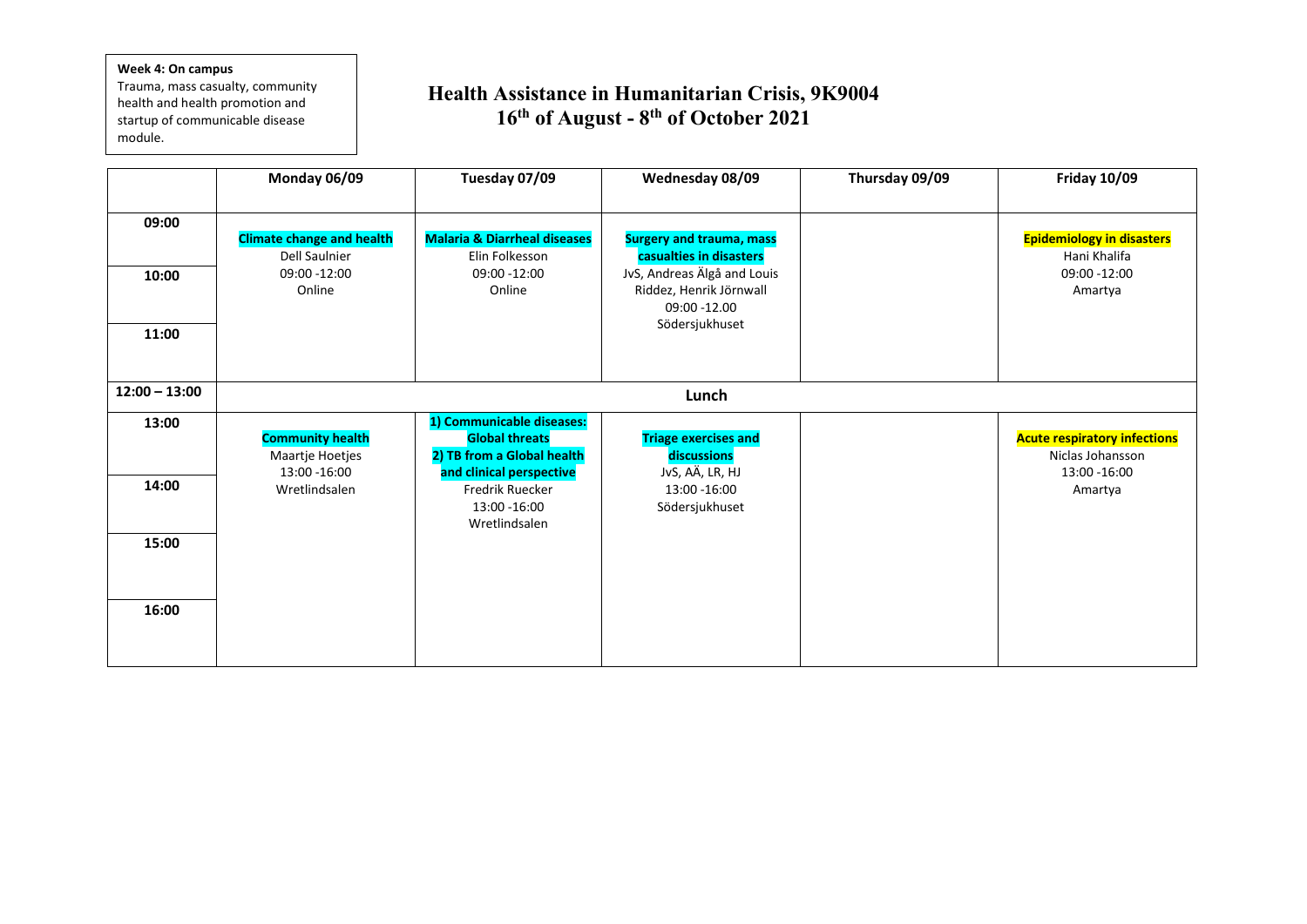## **Week 5: On campus**

**…** hospital.Cont. communicable diseases, outbreak response, and clinical simulations at the

|                         | Monday 13/09                                                                                                                                          | Tuesday 14/09                                                                                      | Wednesday 15/09                                                                          | Thursday 16/09                                                                  | <b>Friday 17/09</b>                                                                                                                  |
|-------------------------|-------------------------------------------------------------------------------------------------------------------------------------------------------|----------------------------------------------------------------------------------------------------|------------------------------------------------------------------------------------------|---------------------------------------------------------------------------------|--------------------------------------------------------------------------------------------------------------------------------------|
| 09:00<br>10:00<br>11:00 | <b>HIV</b><br>Stella Rakama<br>$09:00 - 11:00$<br>Wretlindsalen<br><b>Rational use of antibiotics</b><br>Nada Hannah<br>11:00 -12:30<br>Wretlindsalen | <b>Infection prevention control</b><br><b>Martina Gustafsson</b><br>09:00 -12:00<br>Wretllindsalen | <b>Mass vaccination campaigns</b><br>Anna-Karin Sjöblom<br>09:00 -11:00<br>Wretlindsalen | <b>Clinical simulation infectious</b><br>diseases<br>08:30 -12:00<br><b>KTC</b> | <b>Global governance and non-state</b><br>actors (moral mandate &<br>financing)<br><b>Stefan Swartling</b><br>09:00 -11:00<br>Online |
| $12:00 - 13:00$         |                                                                                                                                                       |                                                                                                    | Lunch                                                                                    |                                                                                 |                                                                                                                                      |
| 13:00                   |                                                                                                                                                       | <b>Outbreak response and</b><br>surveillance                                                       | <b>Global outbreaks - "Stories</b><br>from the field"                                    | <b>Cont. Clinical simulation</b><br>infectious diseases                         | <b>Student presentations on</b><br><b>Neglected Tropical Diseases</b>                                                                |
| 14:00                   |                                                                                                                                                       | Julita Gil Cuesta<br>13:00 - 16:00<br>Online                                                       | Martina Gustafsson<br>Denis Coulombier<br>13:00 -16.00<br>Wretlindsalen                  | 13:00 -17:00<br><b>KTC</b>                                                      | 13:00 - 15:00<br>Online                                                                                                              |
| 15:00                   |                                                                                                                                                       |                                                                                                    |                                                                                          |                                                                                 |                                                                                                                                      |
| 16:00                   |                                                                                                                                                       | <b>Possibility to discuss</b><br>groupwork<br>16.00 - 16.30<br>Nieves Camacho<br>Online            |                                                                                          |                                                                                 |                                                                                                                                      |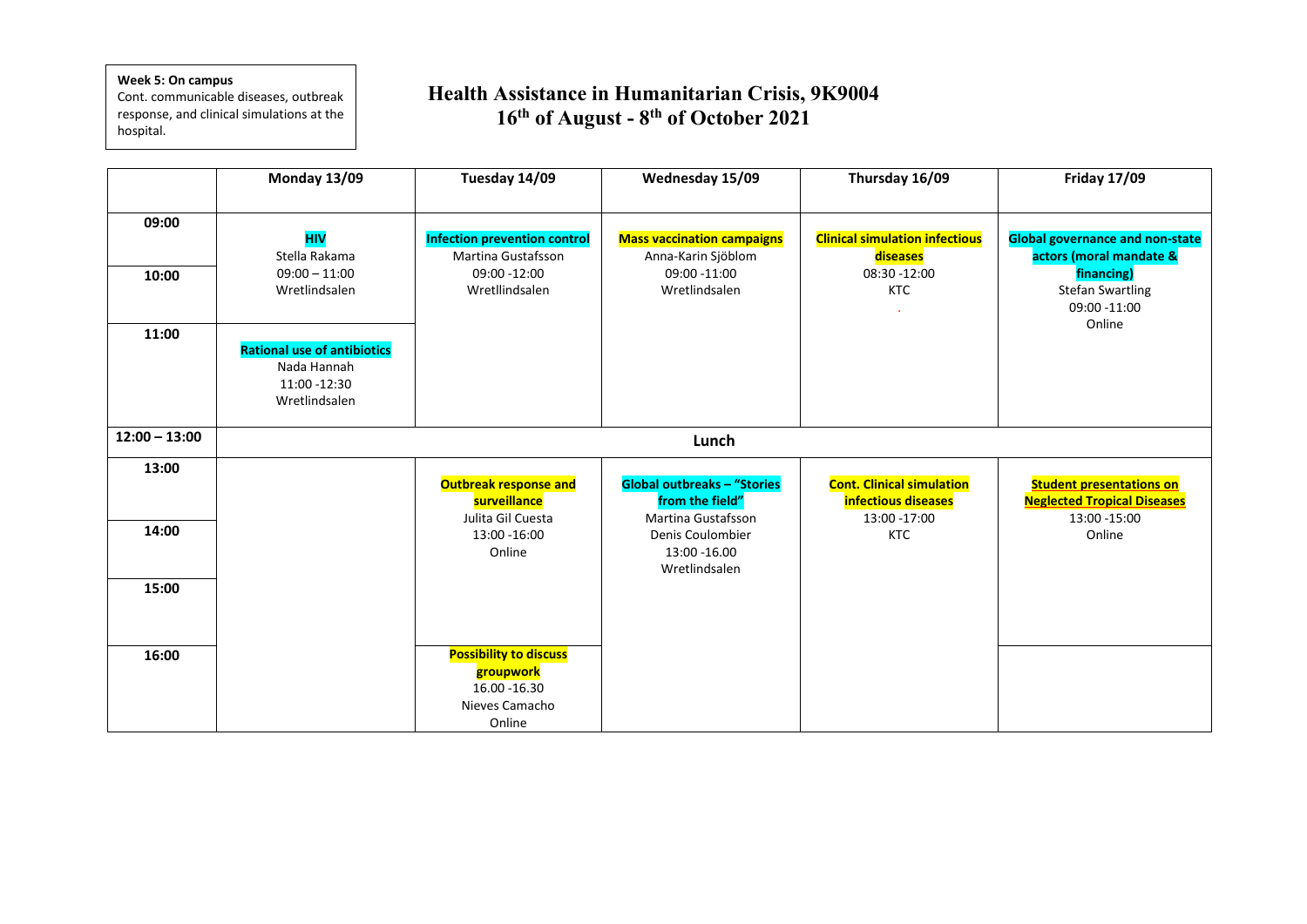#### **Week 6: On campus**

**…** NCDs.Maternal and child health, sexual violence, nutrition and introduction to

|                         | Monday 20/09 | Tuesday 21/09                                                                                                                                                 | Wednesday 22/09                                                                                                              | Thursday 23/09                                                                                               | Friday 24/09                                                                   |
|-------------------------|--------------|---------------------------------------------------------------------------------------------------------------------------------------------------------------|------------------------------------------------------------------------------------------------------------------------------|--------------------------------------------------------------------------------------------------------------|--------------------------------------------------------------------------------|
| 09:00<br>10:00          |              |                                                                                                                                                               | <b>Obstetric Care</b><br><b>Family Planning &amp; abortion</b><br>care<br><b>Female Genital Mutilation,</b>                  | <b>Neonatal health and care</b><br><b>Mats Blennow</b><br>$08:00 - 10:00$<br>Online                          | <b>EPI program plus clinical</b><br>management<br>Sahar Nejat<br>09:00 -12:00  |
| 11:00                   |              | <b>Seminar: Global Maternal</b><br><b>Health</b><br>Claudia Hansson<br>10:00 -12:00<br>Wretlindsalen                                                          | <b>Care for victims of sexual</b><br>violence<br>Sophie Graner<br>09:00 -12:00<br>Wretlindsalen                              | <b>Global Child Health The major</b><br>killers among children<br>Tobias Alfvén<br>$10.30 - 12.30$<br>Online | Online                                                                         |
| $12:00 - 13:00$         |              |                                                                                                                                                               | Lunch                                                                                                                        |                                                                                                              |                                                                                |
| 13:00<br>14:00<br>15:00 |              | <b>Normal delivery and</b><br>potential complications<br>Anna-Karin Ahlsén<br>$13:00 - 15:00$<br>Wretlindsalen<br>(optional for Erasmus and<br>free-standing) | <b>Seminar: Violence against</b><br><b>women in Crisis Situations</b><br>Mariano Salazar<br>$13:00 - 16.00$<br>Wretlindsalen | <b>Maternal and child nutrition</b><br>Thorkild Tylleskär<br>$14.00 - 16.00$<br>Online                       | <b>NCDs a global overview</b><br>Meena Daivadanam<br>$13:00 - 15:00$<br>Online |
| 16:00                   |              |                                                                                                                                                               | <b>Deadline to hand in</b><br>assignment 2                                                                                   |                                                                                                              |                                                                                |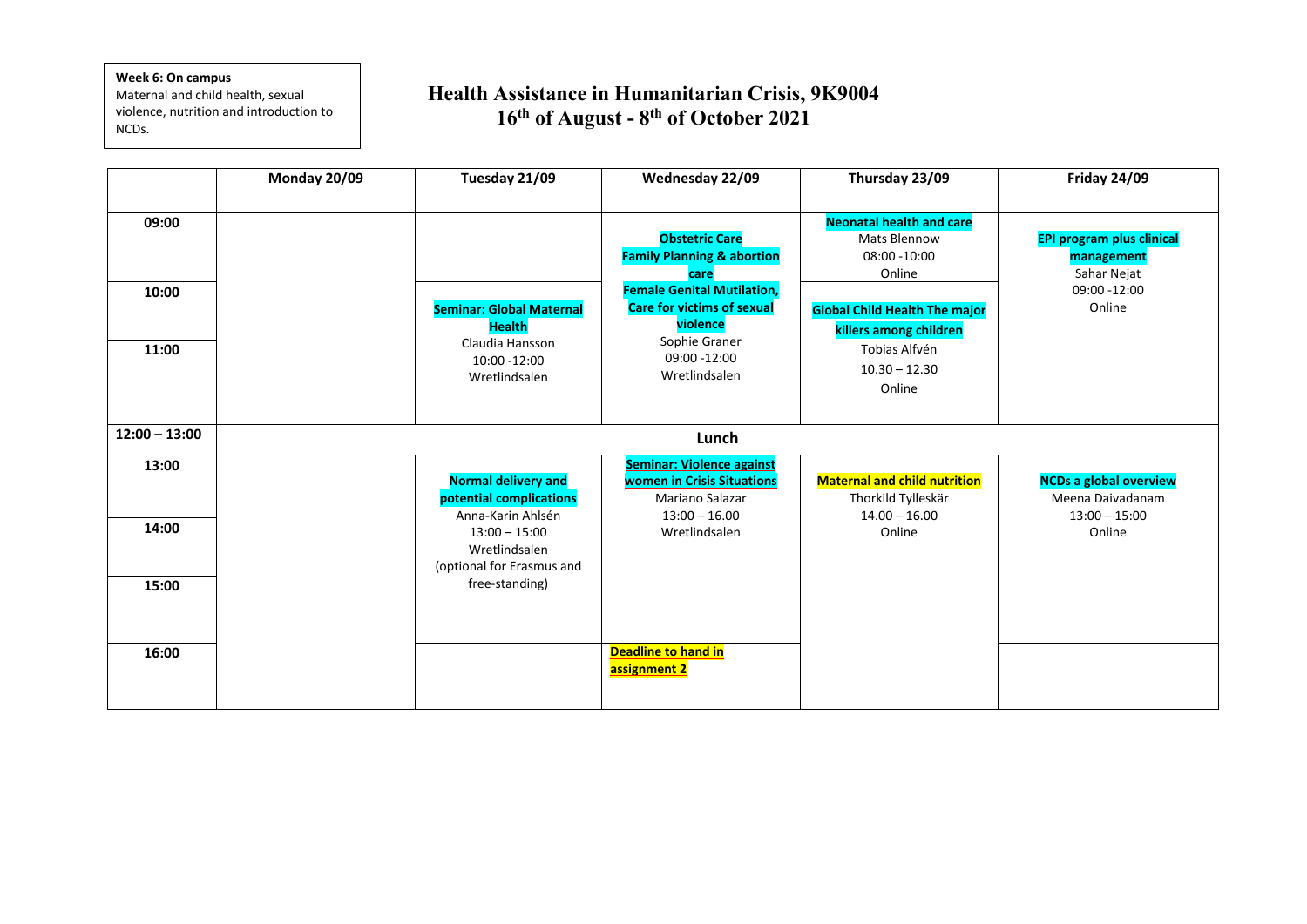#### **Week 7: On campus**

**…**

Mental health, NCDs in disasters and a lecture on criminalizing lifesaving actions.

|                 | Monday 27/09 | Tuesday 28/09 | Wednesday 29/09                              | Thursday 30/09                                                 | <b>Friday 01/10</b>              |
|-----------------|--------------|---------------|----------------------------------------------|----------------------------------------------------------------|----------------------------------|
| 09:00           |              |               |                                              |                                                                |                                  |
|                 |              |               | <b>Mental health global outlook</b>          | <b>NCDs in disasters</b>                                       |                                  |
|                 |              |               | Pär Flodin<br>$09:00 - 10:15$                | Sigirya Aebischer<br>09:00 -11:00                              |                                  |
|                 |              |               | Amartya                                      | Online                                                         |                                  |
|                 |              |               |                                              |                                                                |                                  |
|                 |              |               |                                              |                                                                |                                  |
| 10:00           |              |               |                                              |                                                                |                                  |
|                 |              |               | <b>Mental health in humanitarian</b>         |                                                                |                                  |
|                 |              |               | emergencies                                  |                                                                |                                  |
| 11:00           |              |               | <b>Filip Arnberg</b>                         |                                                                |                                  |
|                 |              |               | 10:30 -12:00                                 |                                                                |                                  |
| $12:00 - 13:00$ |              |               | Amartya                                      |                                                                |                                  |
|                 |              |               | Lunch                                        |                                                                |                                  |
| 13:00           |              |               |                                              |                                                                |                                  |
|                 |              |               | <b>Mental health of you and your</b><br>team | <b>Criminalsing livesaving actions</b><br>Rafael van der Bergh |                                  |
|                 |              |               | Elektra Noutsou                              | 13:00 - 15:00                                                  |                                  |
| 14:00           |              |               | 13:00 - 16:00                                | Online                                                         |                                  |
|                 |              |               | Amartya                                      |                                                                |                                  |
|                 |              |               |                                              |                                                                |                                  |
| 15:00           |              |               |                                              |                                                                |                                  |
|                 |              |               |                                              |                                                                |                                  |
|                 |              |               |                                              |                                                                |                                  |
| 16:00           |              |               |                                              |                                                                | Deadline to hand in assignment 4 |
|                 |              |               |                                              |                                                                |                                  |
|                 |              |               |                                              |                                                                |                                  |